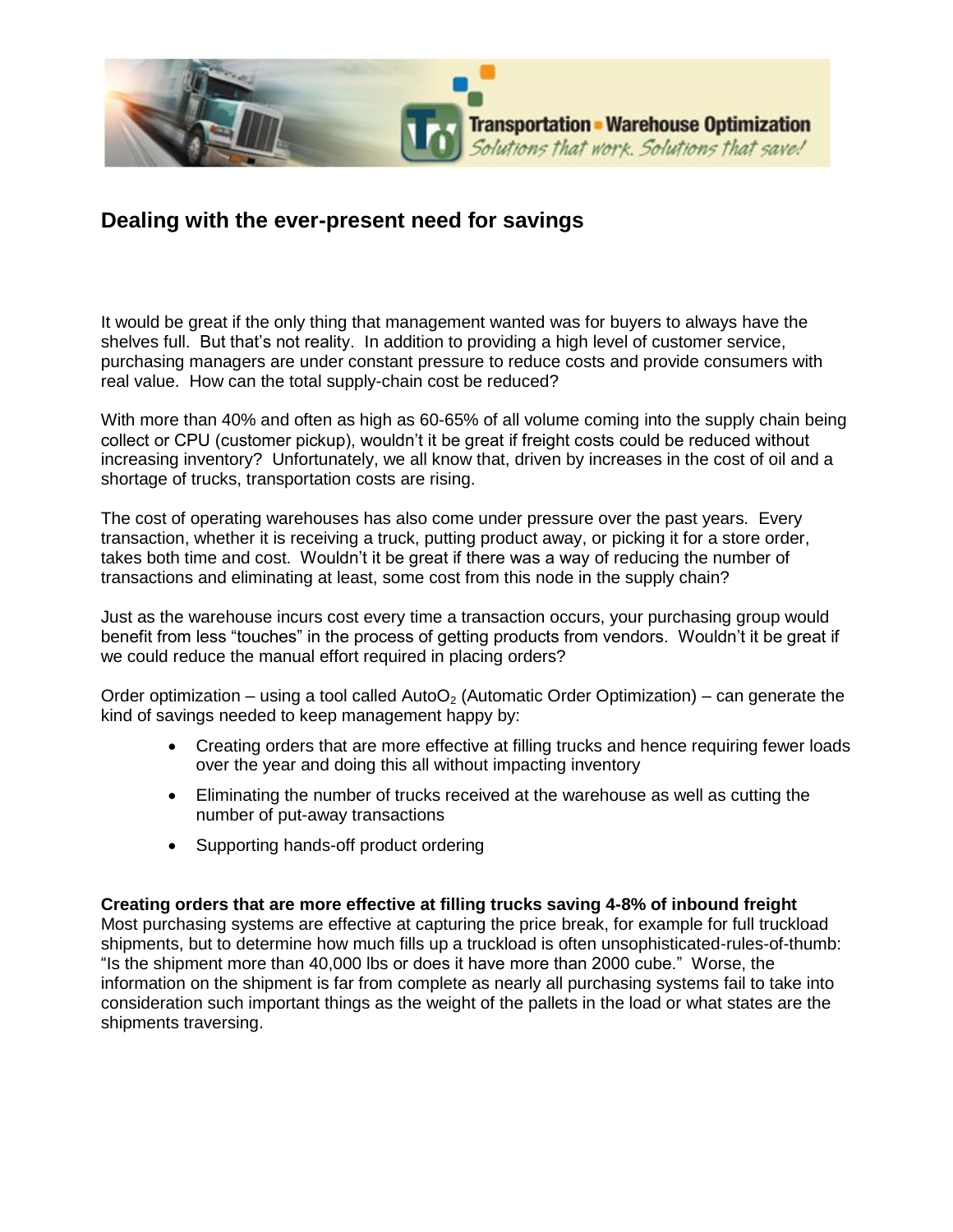Many people would consider these loads "full"



Auto $O<sub>2</sub>$  uses a variety of information including time-phased demand, product dimensions and weight, as well as how it is palletized, and it's "stack ability" to determine how to best use the valuable lane-specific truck capacity. AutoO<sub>2</sub> cautiously uses requirements from subsequent days to ensure that the load is truly full. In the real world, loads are 4-8% bigger, meaning that over the course of time, 4-8% of all shipments can be eliminated.



Surprisingly, putting more product on trucks does not increase the amount of inventory. The following diagram shows how increasing shipment size does not make much difference to